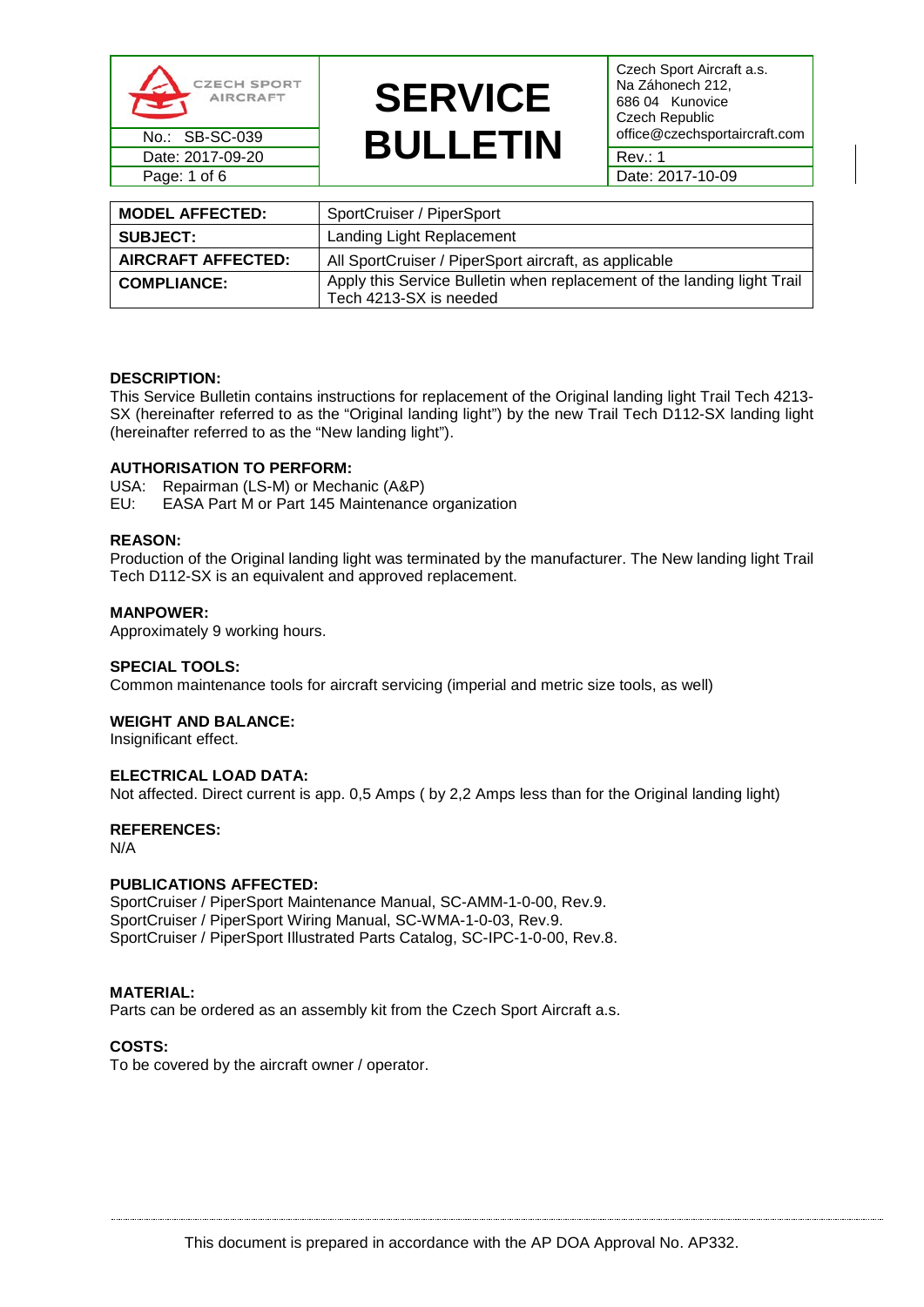



Czech Sport Aircraft a.s. Na Záhonech 212, 686 04 Kunovice Czech Republic

## **Legend to the figures 1 to 5 below**:

| <b>ITEM</b>             | <b>NAME</b>                                    | <b>DRAWING /</b><br><b>NOMENCLATURE</b> |
|-------------------------|------------------------------------------------|-----------------------------------------|
| 1                       | Original landing light Trail Tech 4213-SX      | 6902LI13                                |
| $\mathbf{2}$            | Light console                                  |                                         |
| 3                       | <b>Bolt</b>                                    |                                         |
| $\overline{\mathbf{4}}$ | Self-locking nut                               |                                         |
| 5                       | Washer                                         |                                         |
| 6, 7                    | Connector cover                                |                                         |
| 8                       | Female connector                               |                                         |
| $\boldsymbol{9}$        | Male connector                                 |                                         |
| 10                      | Wire (black, white)                            |                                         |
|                         |                                                |                                         |
| 12                      | Castle nut                                     |                                         |
| 13                      | Cotter pin origin                              |                                         |
| 13                      | Cotter pin new - AN380-3-3                     | 3231A303                                |
|                         |                                                |                                         |
| 20                      | Bolt - AN4-10A                                 | 3111A410                                |
| 21                      | <b>Bracket Top</b>                             | CI0191N                                 |
| 22                      | Bolt - Hexagon Socket head<br>DIN7984-M5x24-ZB | 3111X525                                |
| 23                      | New landing light Trail Tech D112-SX           | 6902LI14                                |
| 24                      | Male connector                                 | Component D112-SX                       |
| 25                      | Washer - Flat DIN125-5,3-ZB                    | 3131X502                                |
| 26                      | Nut - Self Locking DIN985-M5-ZB                | 3121X409                                |
| 27                      | Eye Bolt Pressed                               | CI0195N                                 |
| 28                      | Nut - Thin DIN439-M6-ZB (2 pcs)                | 3121X605                                |
| 29                      | <b>Bracket Bottom</b>                          | CI0192N                                 |
| 30                      | Rubber 7851, 63x20, thickness 1                | 511K0009                                |
| 31                      | Nut - Self Locking<br>AN365-428                | 3121B654                                |
| 32, 33                  | Washer Flat AN960-416                          | 3131A416                                |
| 34                      | Washer Single Tab 5,3 DIN93-A2                 | 3131X507                                |
| 35                      | Washer Serrated 5,3-DIN6798A-ZB                | 3131X501                                |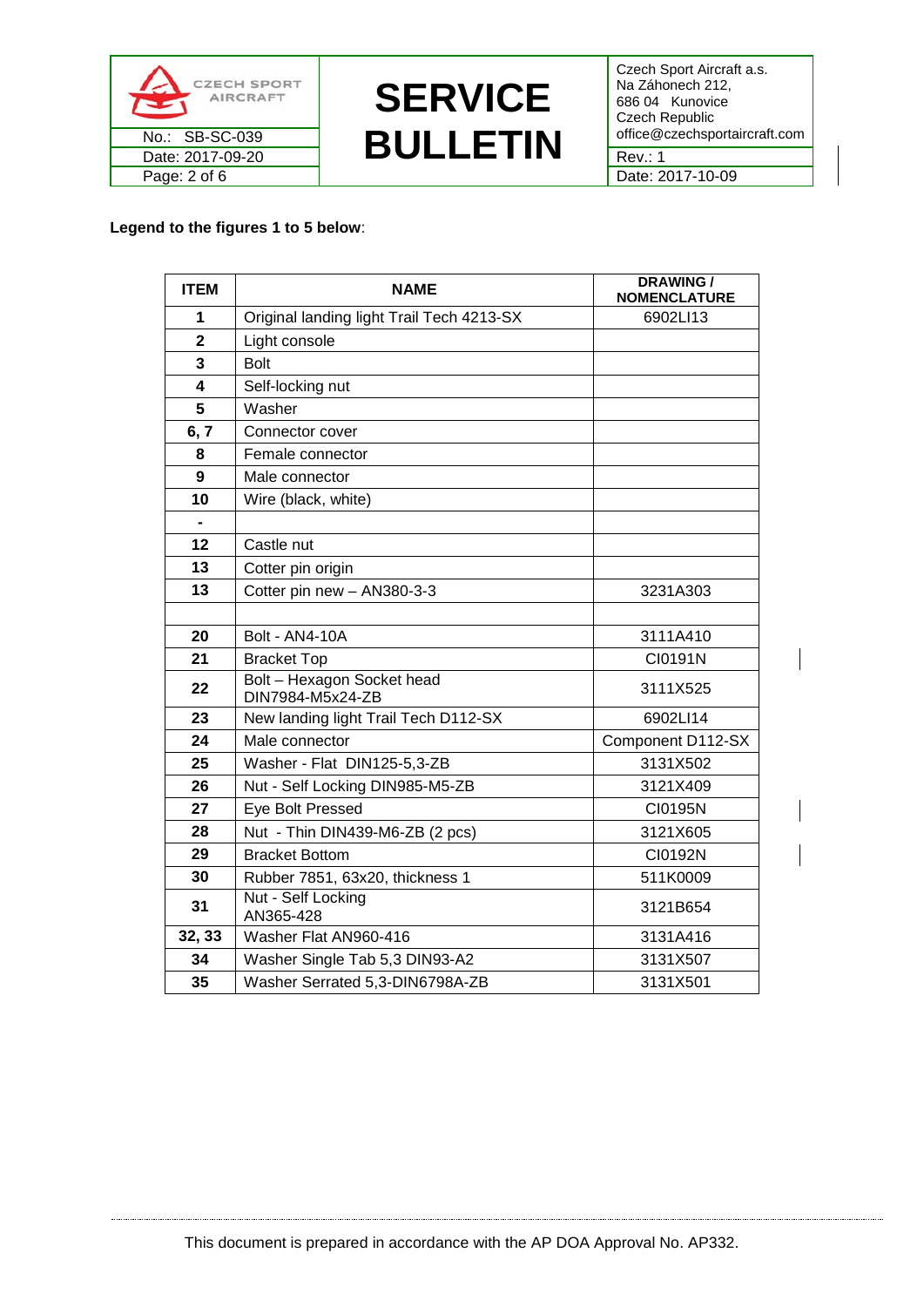

# **SERVICE**  No.: SB-SC-039 **BULLETIN** office@czechsportaircraft.com Date: 2017-09-20 **B BULLLIN** Rev.:

Czech Sport Aircraft a.s. Na Záhonech 212, 686 04 Kunovice Czech Republic<br>office@czechsportaircraft.com

# **ACCOMPLISHMENT INSTRUCTIONS:**

# **To accomplish this bulletin carry out the following steps:**

- 1. Move the aircraft to a suitable place to perform the work.
- 2. Remove the engine upper cowling (see the SC-AMM-1-0-00, the latest revision).
- 3. Disconnect the carburettor air inlet hose from the left NACA inlet of the lower cowling (see the SC-AMM-1-0-00, the latest revision).
- 4. Disconnect the air inlet hose bringing the air into the heat exchanger (if installed) from the right NACA inlet of the lower engine cowling (see the SC-AMM-1-0-00, the latest revision).
- 5. Remove the engine lower cowling (see the SC-AMM-1-0-00, the latest revision).
- 6. Disconnect the battery terminals.
- 7. Disconnect the Original landing light from the aircraft wiring system cable with the connector (6, 9) from the wiring (7, 8, 10). See Figure 1 below.
- 8. Remove the Original landing light (1) with bracket (2) from the engine mount.
- 9. Screw back the castle nut (12) and secure with the new cotter pin (13). To eliminate the slackness use the washer (33).
- 10. Install the New landing light (23) with the new holder (21, 29, 30) supplied by the Czech Sport Aircraft using connecting parts (20, 31, 32, 22, 25, 26, 27, 28, 35), see Figure 2.
- 11. If the gap between the light mounting (23) and the threaded eye (27) on the screw (22) is 0,5 mm or more, insert the washer (34) between the light mounting and the threaded eye. Tighten the screw (22) firmly.
- 12. Interconnect the airplane connector (8) with the landing light connector (24), see Figure 1 and 3.
- 13. Install the engine lower cowling and check the landing light position it must be adjusted so that the optical axis of the landing light passes through the middle of the engine lower cowling opening, see Figure 3 and 4. Use the parts (21, 29, 30) for adjustment.

Note: To reach the adjustment parts (21, 29, 30), the engine lower cowling has to be removed first. To check the adjustment, the engine lower cowling has to be installed first.

- 14. Once a correct landing light position is done, remove the engine lower cowling and secure the adjustment by tightening the nut (28) and connecting parts (20, 31, 32).
- 15. Find the circuit breaker of the landing light (LDG L) on the instrument panel (see the SC-AMM-1- 0-00, latest revision) and check the rating. A value of 3A is correct for the New landing light circuit breaker rating.
- 16. Connect the battery terminals.

### **Attention:**

The new landing light (23) has two brightness modes:

2500 Lumens – yellow wire connected and 1250 Lumens - red wire connected.

If you change the New landing light (23) yourself, remember that it can only be operated at 1250 Lumens, otherwise there might be a risk of overloading the 12V DC supply.

Therefore, ensure that the +12VDC voltage is connected to the red and - (0V) to the black wire.

- 17. Perform functional test of the New landing light.
- 18. Install the engine lower cowling (see the SC-AMM-1-0-00, the latest revision).
- 19. Connect the carburettor air inlet hose to the left NACA inlet of the lower cowling (see the SC-AMM-1-0-00, the latest revision).
- 20. Connect the air inlet hose bringing the air into the heat exchanger (if installed) to the right NACA inlet of the lower engine cowling (see the SC-AMM-1-0-00, the latest revision).
- 21. Mount the engine upper cowling (see the SC-AMM-1-0-00, the latest revision).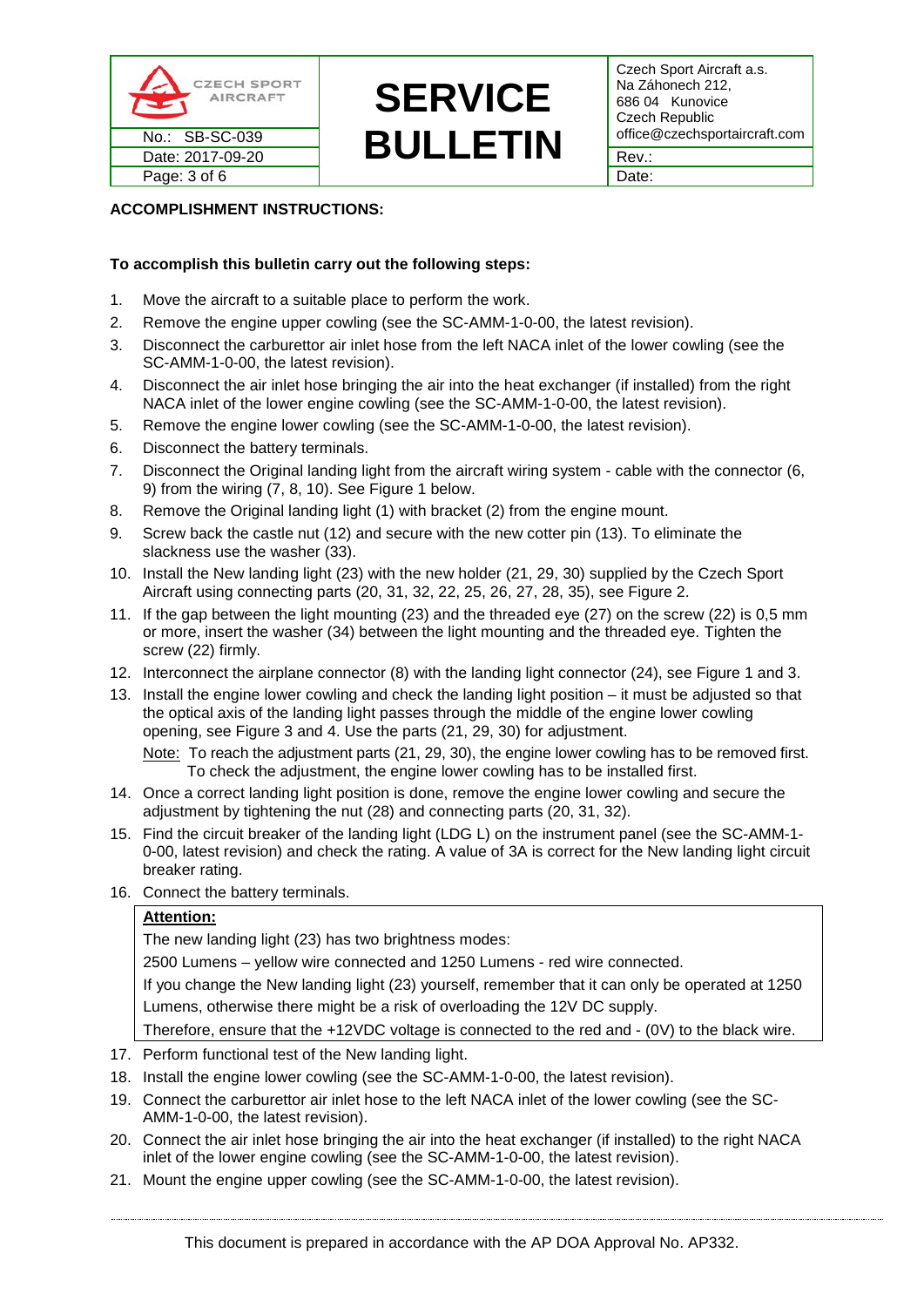

# **SERVICE**  No.: SB-SC-039 **BULLETIN** office@czechsportaircraft.com Date: 2017-09-20 **DULLLIN** Rev.:

Czech Sport Aircraft a.s. Na Záhonech 212, 686 04 Kunovice Czech Republic<br>office@czechsportaircraft.com

- 22. Perform a suitable function test of the New landing light (switch the light on and verify that all three LED lights are alight).
- 23. Complete the aircraft records (log book) to reflect compliance with this bulletin.



*Figure 1 – Dismounting of the Original landing light Trail Tech 4213-SX*



*Figure 2 – Mounting of the New landing light Trail Tech D112-SX*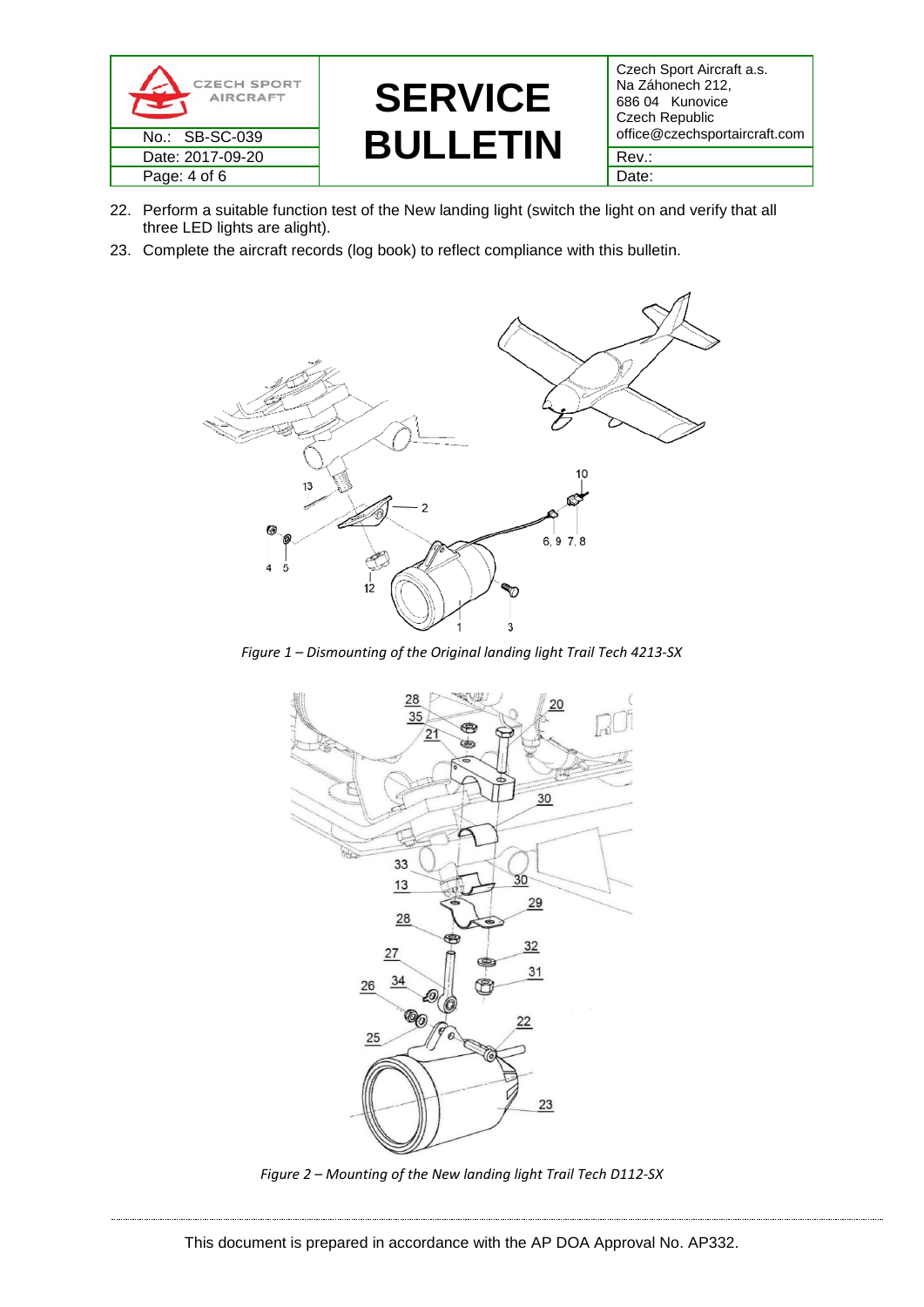

**SERVICE**  No.: SB-SC-039 **BULLETIN** office@czechsportaircraft.com Date: 2017-09-20  $\blacksquare$   $\blacksquare$   $\blacksquare$   $\blacksquare$   $\blacksquare$   $\blacksquare$   $\blacksquare$   $\blacksquare$   $\blacksquare$   $\blacksquare$   $\blacksquare$   $\blacksquare$   $\blacksquare$   $\blacksquare$   $\blacksquare$   $\blacksquare$   $\blacksquare$ 

Czech Sport Aircraft a.s. Na Záhonech 212, 686 04 Kunovice Czech Republic



*Figure 3 – The New landing light position adjustment*



*Figure 4 – Adjustment of the New landing light axis*